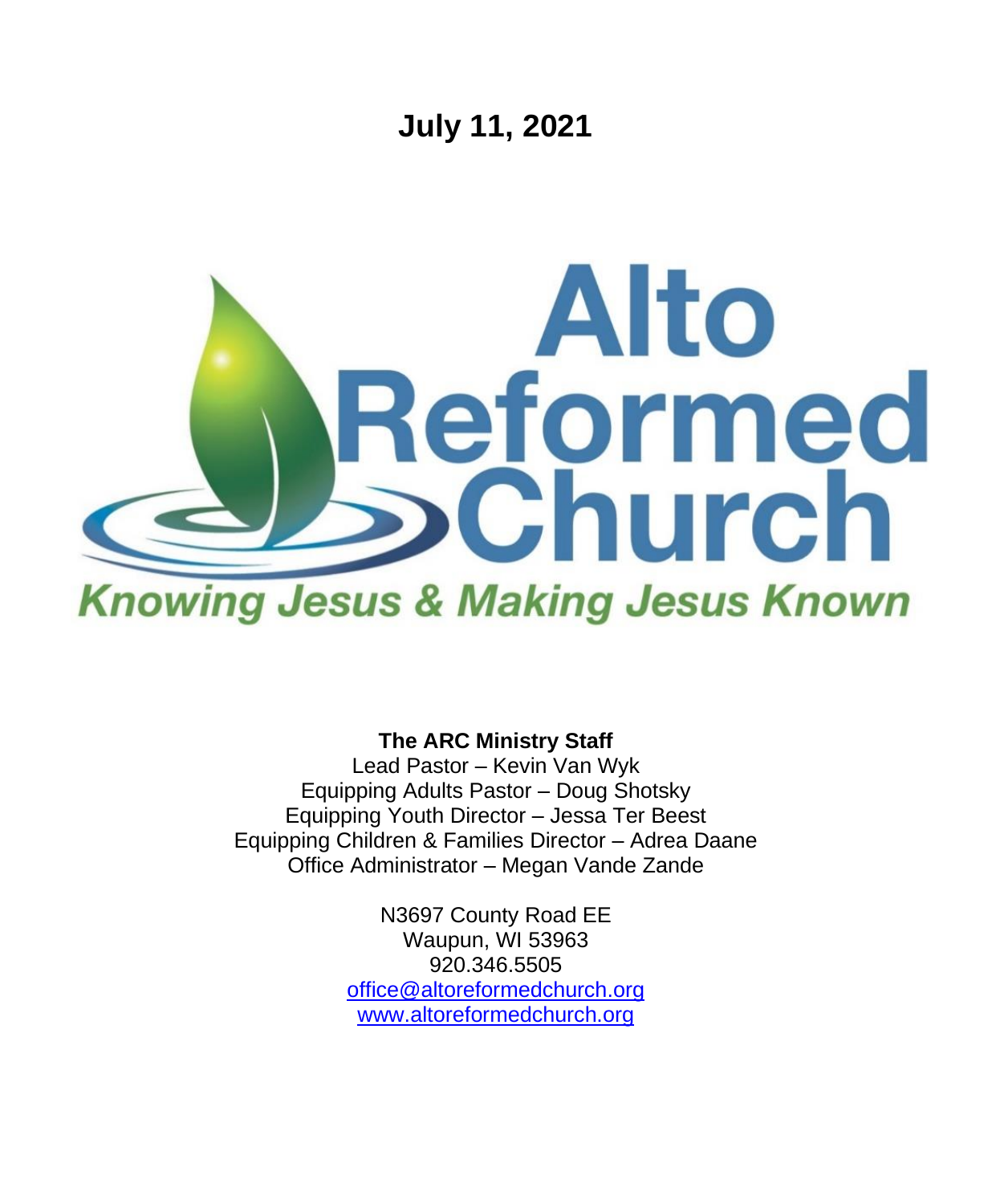### **We Approach God**

Welcome & Announcements New Member – Jackie Clark 3 Minutes for Missions – One Waupun

Praise Singing "Build My Life" "Lord, I Need You"

Congregational Prayer

### **We Hear God's Word**

Summer JAM - *Children 3 years old – incoming 5th grade are invited to the basement.*

Message – Humility Scripture – 1 Peter 5:5b-6

### **We Respond to God**

Prayer "Make Me a Servant"

Blessing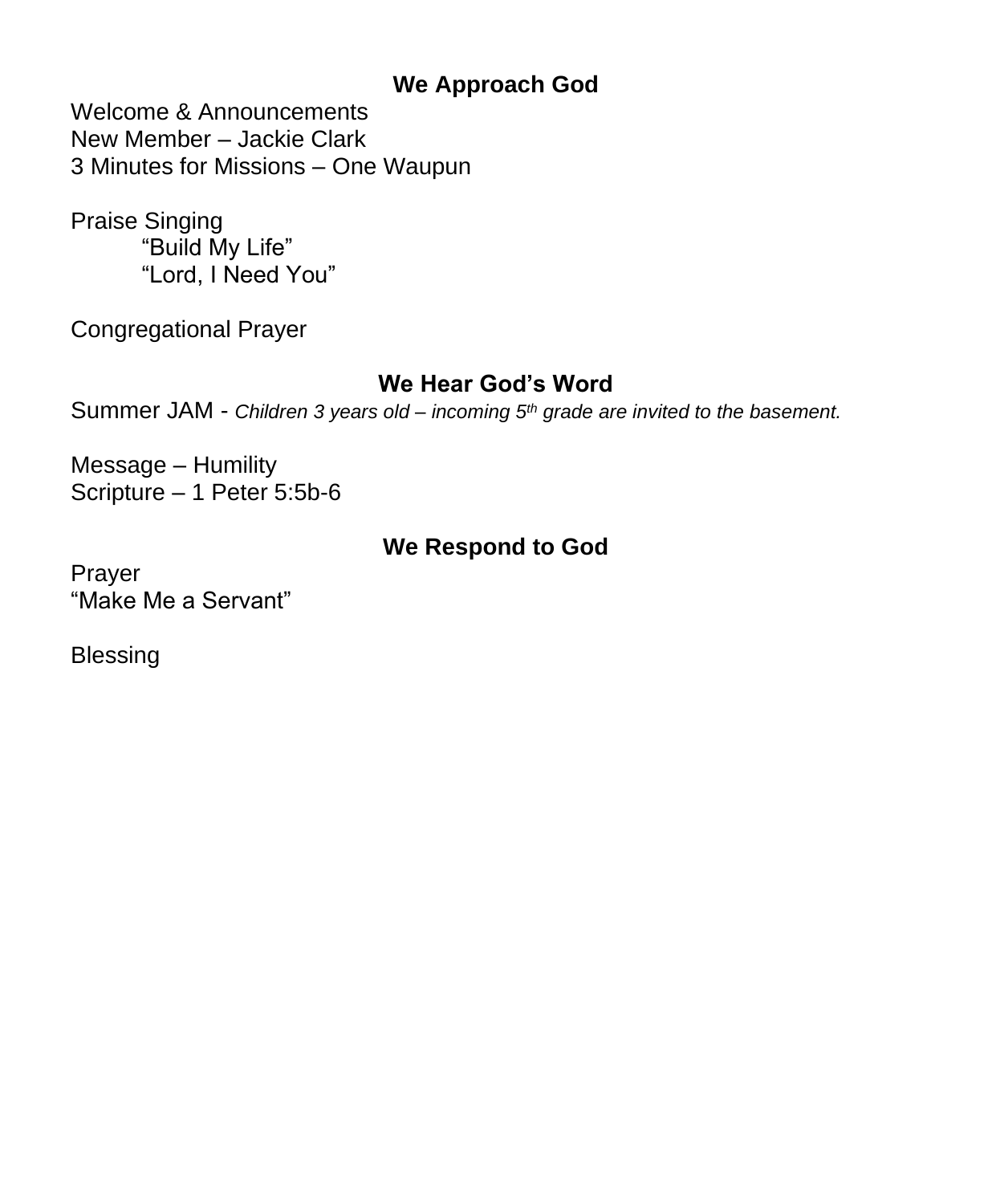

#### **Sermon Notes: 1 Peter Week 3: Humility**

#### **Key Scripture: 1 Peter 5:5b-6**

**1 Peter 1:3-4 -** 3 Praise be to the God and Father of our Lord Jesus Christ! In his great mercy he has given us new birth into a living hope through the resurrection of Jesus Christ from the dead, 4 and into an inheritance that can never perish, spoil or fade--kept in heaven for you,

**1 Peter 1:15-16** - 15 But just as he who called you is holy, so be holy in all you do; 16 for it is written: "Be holy, because I am holy."

**1 Peter 5:5b-6** *-* All of you, clothe yourselves with humility toward one another, because, "God opposes the proud but gives grace to the humble." 6 Humble yourselves, therefore, under God's mighty hand, that he may lift you up in due time.

# **2 Questions:**

#### **1. What is humility?**

#### *tapeinós* **(tap-i-nos') –** properly, *low*; (figuratively) **inner lowliness describing the person who** *depends* **on the Lord rather than** *self***.**

**1 Peter 5:8** - Be self-controlled and alert. Your enemy the devil prowls around like a roaring lion looking for someone to devour.

#### **2. How can we live humbly?**

**1 Peter 5:6-7** - 6 Humble yourselves, therefore, under God's mighty hand, that he may lift you up in due time. 7 Cast all your anxiety on him because he cares for you. **Application:**

- 1. Rely on the Lord and not yourself. Trust Him to care for you.
- 2. Go over the Humility vs. False Humility handout on the back of your insert. Ask the Lord to show you areas you can work on. As always, discuss these as a family, or with others who know you well to help one another identify areas you can work on. We're not in this alone!
- 3. Read through and learn to utilize these strategies on how to combat false humility. (This resource was retrieved from: https://leadingwithtrust.com/2019/10/06/4-ways-to-overcome-the-danger-offalse-humility/)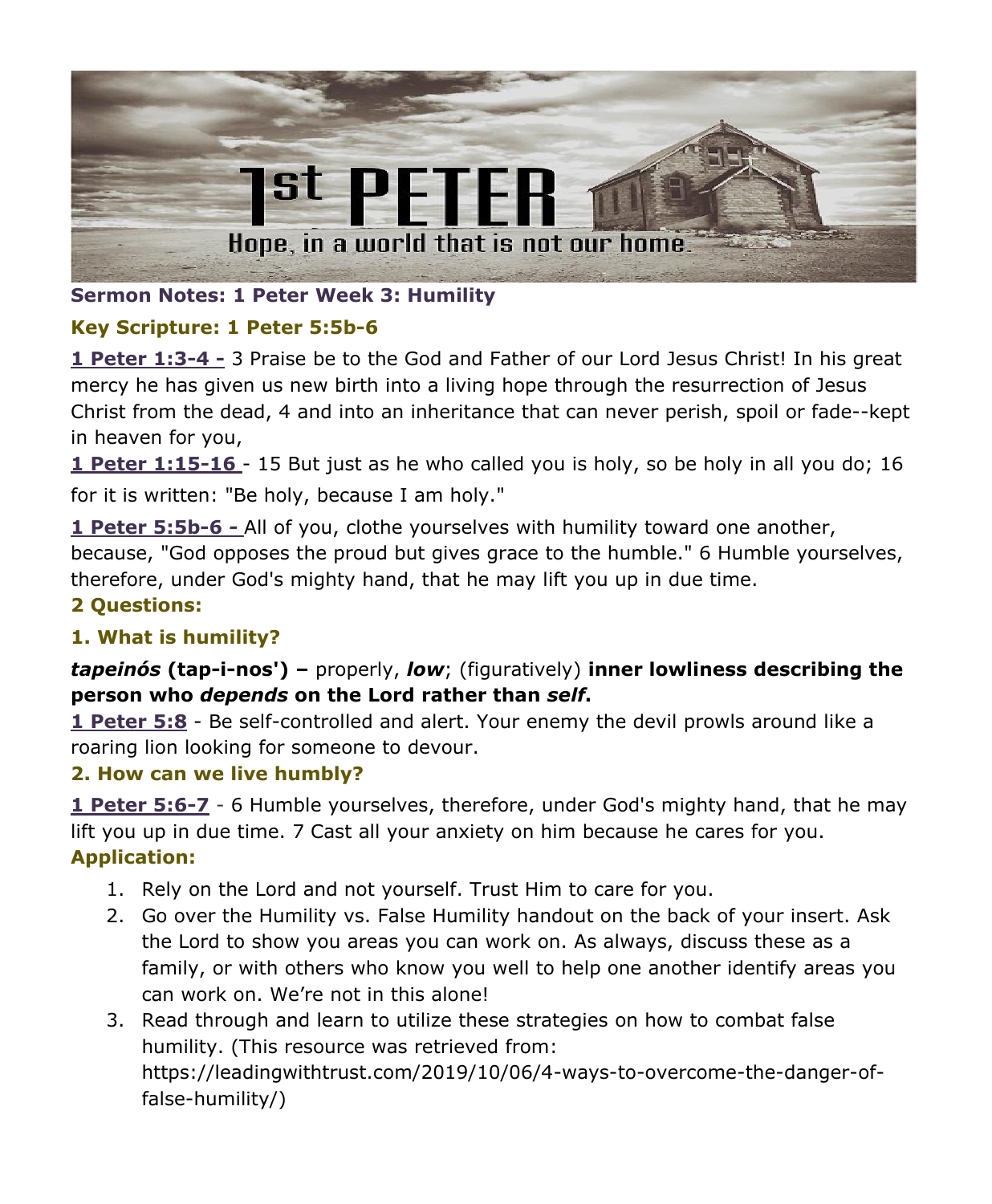#### **4 Strategies to Combat False Humility:**

**Have an attitude of gratitude**—Being grateful reminds me of how fortunate I am in the big scheme of life. It helps me to be thankful for all the people who have contributed to my success and reminds me that I've received an awful lot of help along the way.

**Hold power and position lightly**—Positions, power, and titles come and go. You are guaranteed to be disappointed if your self-worth is defined by your title or position. Hold these things loosely while you have them, use them for doing good, but don't trust in them to bring you lasting fulfillment and significance.

**Accept praise graciously and authentically**—I have to work hard at not using selfdeprecating humor to deflect praise. "Even a blind squirrel finds a nut once in a while" is one of my reliable standby's. Instead, I have to remind myself to simply say "Thank you, I appreciate the recognition." Being humble doesn't mean devaluing your accomplishments.

**Focus on serving others**—When you are busy serving others you don't have time to think about yourself. Instead of worrying about what others think of your accomplishments, focus on doing good for others and the proper recognition will come

your way in due time.

| <b>False Humility</b>                                                                                                                                                      | <b>True Humility</b>                                                                                                                                          | Pride                                                                                                                                     |
|----------------------------------------------------------------------------------------------------------------------------------------------------------------------------|---------------------------------------------------------------------------------------------------------------------------------------------------------------|-------------------------------------------------------------------------------------------------------------------------------------------|
| [thinking poorly of oneself, low self-<br>esteem, feeling inferior]                                                                                                        | flowly of heart - not arrogant or<br>boastful, ready to serve, teachable]                                                                                     | [vainglory, being conceited,                                                                                                              |
|                                                                                                                                                                            |                                                                                                                                                               | feeling superior, arrogant]                                                                                                               |
| Self-defeating mind-set and poor<br>self-image, evaluating oneself too<br>negatively - I'm a failure, I'm<br>worthless, I can't do anything right,<br>no one likes me.     | Self-forgetfulness, selflessness, not<br>self-centered, not fearful about what<br>others think of you, or preoccupied<br>with self concerns                   | Self-conceited - thinking too highly<br>of oneself - an exaggerated opinion<br>or exalted view of oneself                                 |
| Tendency to be self-despising or to<br>belittle oneself, to be self-<br>deprecating around others.<br>excessively modest, due to feeling<br>inferior, useless, or unworthy | Balanced view of self and good<br>understanding of personal strengths<br>and weaknesses, and one's role<br>and position in the wider community<br>and society | Vanity and vainglory - excessive<br>display, and boasting in one's<br>appearance, qualities, abilities, and<br>achievements               |
| Preoccupied with anxious concern<br>for oneself, can't focus on others                                                                                                     | Self-giving and self-sacrificing for<br>the sake of others in order to help.<br>encourage, serve, and care for<br>others                                      | Self-centered, self-seeking, and<br>selfish, concerned chiefly or only<br>with yourself and your advantage, to<br>the exclusion of others |
| People pleaser - does whatever<br>others want regardless of what is the<br>prudent or right thing to do                                                                    | Lowly of heart - treats everyone with<br>respect, care, and concern,<br>regardless of their status, position,<br>or worthiness, not playing favorites         | Selfish ambition and the drive to get<br>ahead of others at their expense                                                                 |
| Timid or insecure - lacking in self-<br>assurance, afraid to take initiative,<br>afraid to speak up or be assertive<br>when needed                                         | Other-focused, mindful of others'<br>interests and concerns, and ready<br>to put aside personal preferences to<br>serve others                                | Domineering and over-bearing, too<br>demanding, too opinionated, too<br>outspoken, too assertive                                          |
| Overly dependent on what others<br>think - lacks prudence to think and<br>judge rightly                                                                                    | Servant-hearted, ready to serve<br>others wholly for their good without<br>seeking personal gain                                                              | Treats others as inferiors or<br>unworthy of your care and concern                                                                        |
| Fearful of correction and feedback<br>because of low self-worth or poor<br>self-image                                                                                      | Teachable, receptive to receiving<br>correction, training, and feedback                                                                                       | Unteachable, refuses correction,<br>resists feedback                                                                                      |

(https://childofgodsgrace.files.wordpress.com/2014/05/humility.jpg)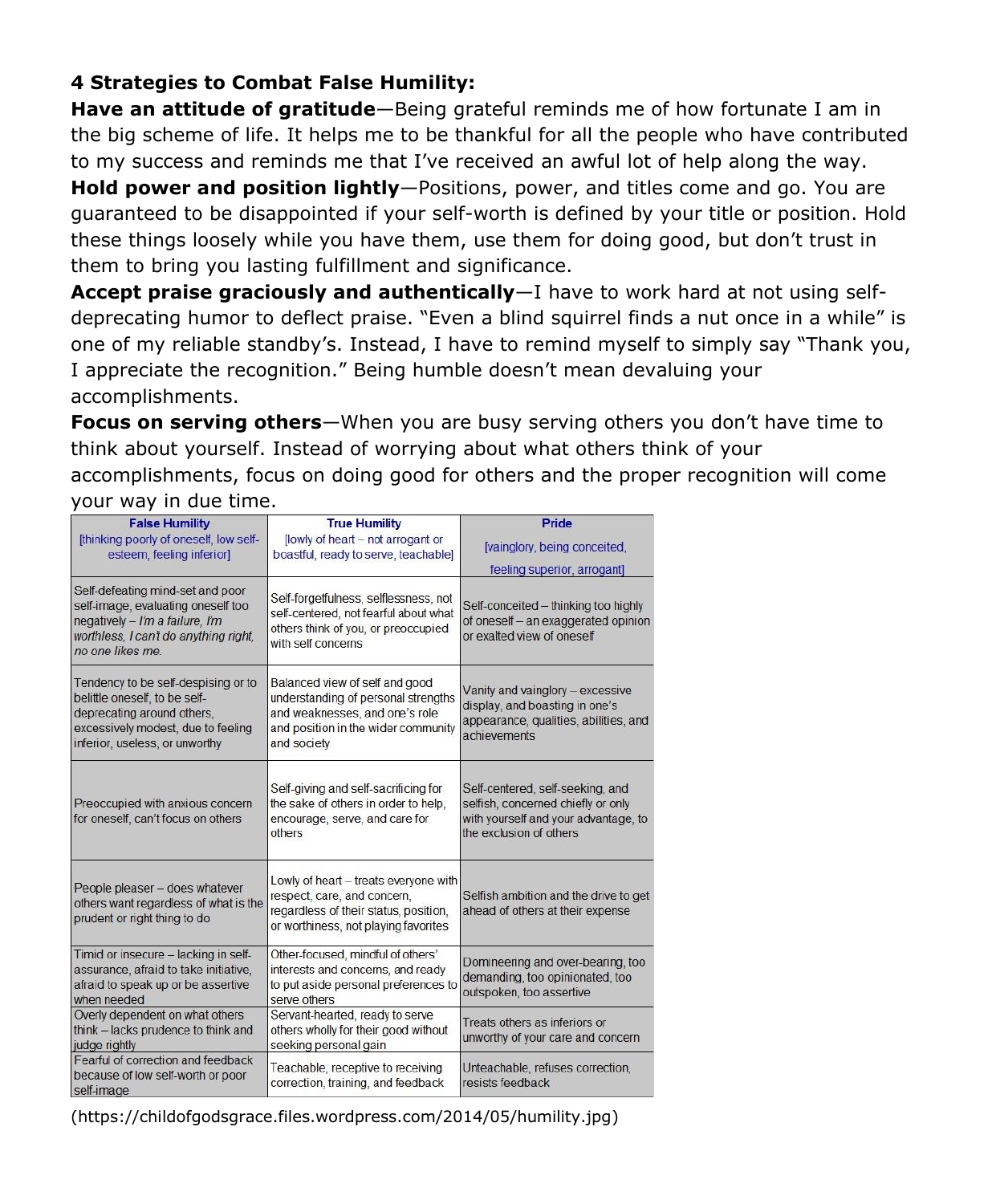### *Upcoming Events*

- **Jul 11** 8:30am Sunday School Guide Class
- 9:30am Pastor Doug
- **Jul 12** Youth Mission Trip to WI Rapids
- 7:00pm Deacon Meeting
- **Jul 13** 8:00am Prayer Meeting
- 7:00pm Consistory Meeting
- **Jul 18** 8:30am Sunday School Guide Class
	- 9:30am Pastor Kevin
		- 5:00pm Summer Celebration at McCune Park

### *Youth News*

Please pray for our group of 22 students and adults heading to Wisconsin Rapids to put on a community outreach Vacation Bible School there. No youth hangouts or Bible study this week.

# *Opportunities to Get Involved*

**Teacher Needs –** We have openings for teaching/helping in multiple grades for both Bible Class and Sunday School this upcoming school year. If you're interested or want more information, please contact Adrea.

**CCCD Mission Trip Informational Meeting** – Marty Huizenga will be hosting an informational meeting in the consistory room on Sunday, July 18<sup>th</sup> at 1pm for anyone who is interested in going on the mission trip and/or has more questions/wants more information.

**Summer JAM** – All 3 year olds – incoming  $5<sup>th</sup>$  graders are invited to join us for Summer JAM (Jesus and Me) during the service every  $2<sup>nd</sup>$  Sunday of June, July & August. Kids will be invited to the basement before the sermon starts for games, activities or crafts focused around a Bible lesson just for kids (split into PreK & elementary groups).

**Men's Golf Outing –** Join us for a fun afternoon of golf on Sunday, July 25<sup>th</sup> at 3:30pm at The Rock Golf Club in Waupun. 9 holes of golf (including cart) + meal = \$40. Sign-up individually or as a group at the information desk or by contacting Joel by July 18<sup>th</sup>. If you'd rather not golf, but still want to join in you're invited to join us for the meal, just talk to Joel Bruins 948-0938.

**Summer Celebration –** The Summer Celebration is Sunday, July 18<sup>th</sup> at 5-7pm at McCune Park. Invite your friends and join us for food, fellowship, bounce houses, kickball, and a homerun derby! If you would be willing to bring a pan of bars, please sign-up at the Information Center.

**Alto Fair Booth –** We are looking for volunteers to sit at the ARC's booth at the Alto Fair (Aug 11-12). This is a great way to catch a break in the shade and chat with a bunch of people as they walk through the booths. If you're able to help with this, please sign-up at the Information Center.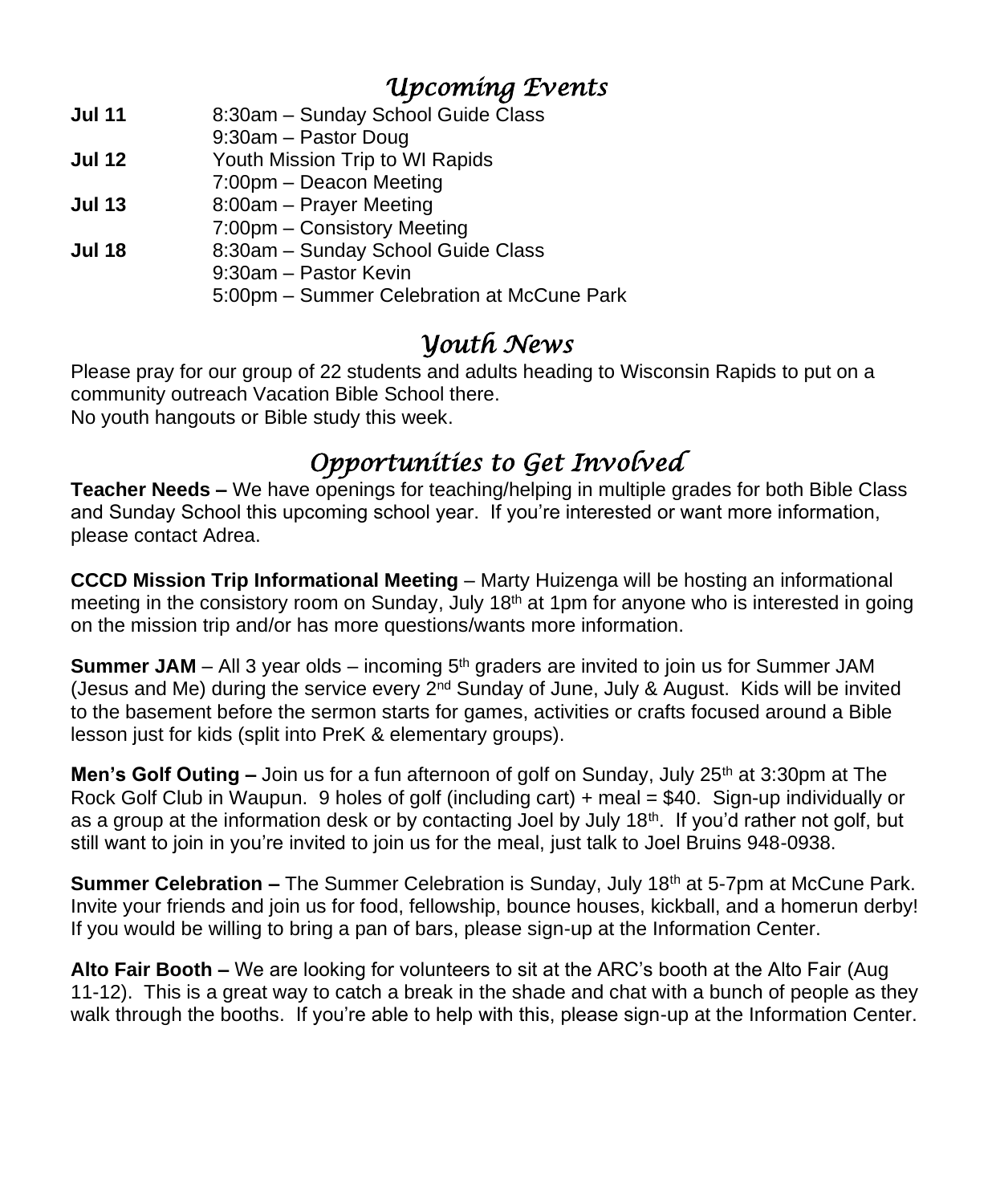## *Bulletin Board News*

**Offering** may be placed in one of the three white offering boxes located in the lobby. Upcoming benevolent schedule: 7/11 Regular Benevolence, 7/18 Waupun Food Pantry, 7/25 WNWC/KLUV Christian Radio, 8/1 Missionary Salary.

Congrats to Darlene Ter Beest as she celebrates her 85<sup>th</sup> birthday on July 14<sup>th</sup>.

**CCCD Van Fund –** We are collecting donations for a new van for the Caribbean Christian Centre for the Deaf. The goal is to collect a total of \$20,000. Donations should be labeled CCCD van fund (on the envelope or check memo) and may be placed in the offering boxes in the lobby.

**Baskets –** Thanks to those who donated baskets for VBS decorating. You may pick up your baskets from under the mailboxes.

**Youth for Christ Peach Sale is back!** Peaches will be available at The Union / YFC Youth Center in Waupun, from 11am-6pm, Wednesday thru Friday, July 14-16<sup>th</sup> until sold out. Peaches... direct from Georgia! For more info visit [www.badgerlandyfc.org](http://www.badgerlandyfc.org/) or call 923-1416.

# *My Faith Journey*

By Jackie Clark

I grew up in Alto, just up the road from this church where my parents still live. God was and is the foundation of my family. I grew up going to County Line Lutheran Church on AW. It is a small church but one that gave me an enriching faith experience. It was at my confirmation though when I gave my life to Christ. At the time all that memorization was daunting but all those words on the paper were not just words anymore and I understood what God was speaking to me through those words "Follow me". It was like traveling a gravel country road and reaching a smooth paved road where my faith journey became smoother and clearer. Oh like all roads, there are bumpy ones, curvy ones, and then you get to some that come to a  $Y - Do I$  go right or left? As I reflect on my life, sometimes God was behind me pushing me forward, sometimes God was next to me holding my hand, and sometimes God was ahead of me leading the way. Nobody's life is perfect and we all make choices, but when you give your life to Christ you know that as Jeremiah 29:11 says "Oh the plans I have for you declares the Lord. Plans to prosper you and not to harm you. Plans to give you hope and a future."

In April of 2019, I had my most personal encounter with God, that changed my life. I was at a Y in my life. I was heading to Tampa to attend the National PE Convention and as our plane was ascending into the clouds over Milwaukee I heard someone whisper into my ear. "Jackie, today is the first day of the rest of your life." I can't explain it but I looked over my shoulder to see the people behind me asleep and then a peace came over me and I knew at that moment it was God speaking to me. That was a moment of faith and intimate moment in my faith journey. That path became crystal clear that day and I choose to go right! Right into the path God has laid out for me, which has lead me right back to my roots, back to Alto and back to a place that I saw every day growing up, here at Alto Reformed Church where I want to continue my faith journey with you all as my church family.

God's blessings-Jackie